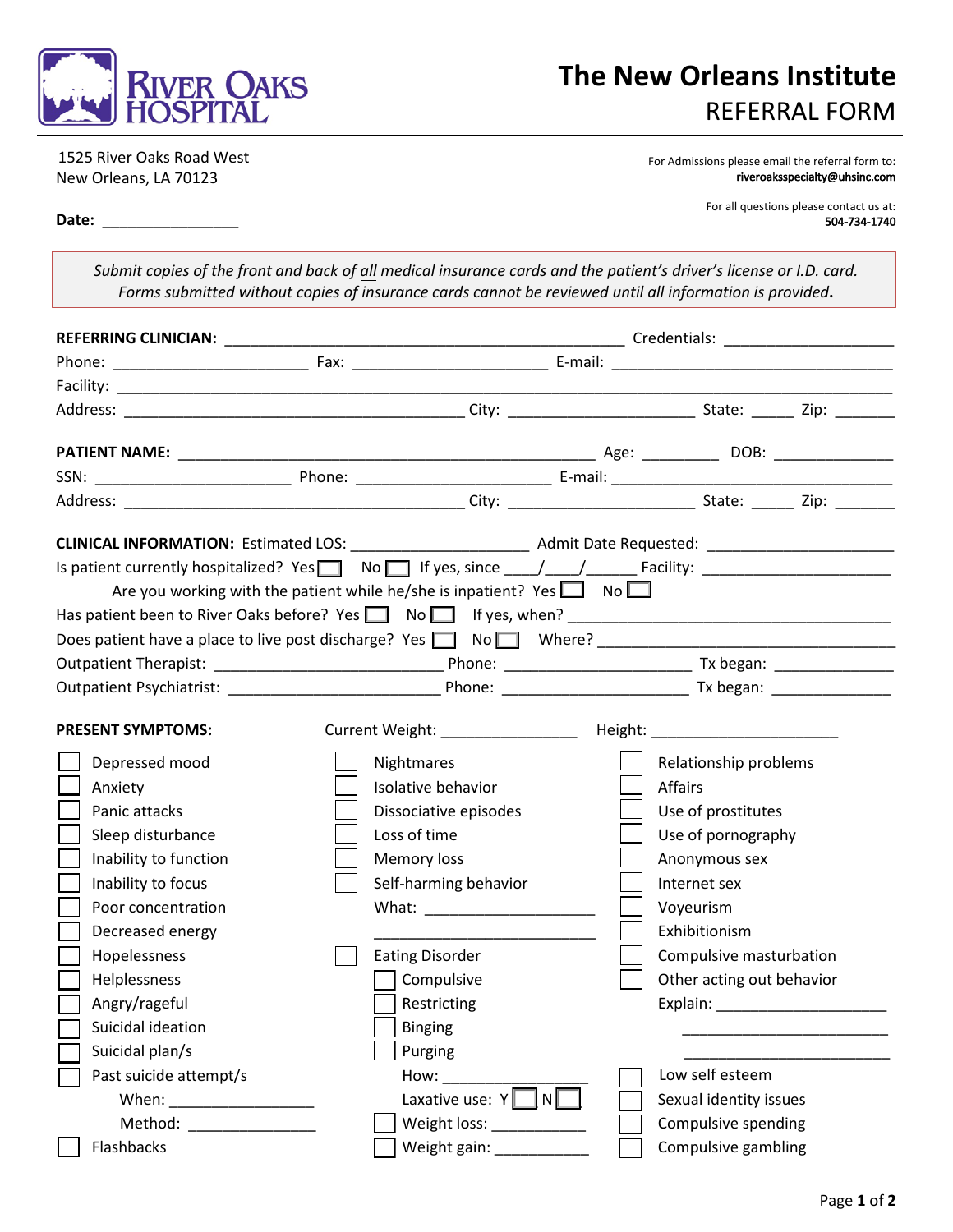| Substance Abuse: Yes No No Which Substances? ___________________________________                 |                 |     |
|--------------------------------------------------------------------------------------------------|-----------------|-----|
|                                                                                                  | Need Detox: Yes | No. |
|                                                                                                  |                 |     |
|                                                                                                  |                 |     |
|                                                                                                  |                 |     |
|                                                                                                  |                 |     |
|                                                                                                  |                 |     |
|                                                                                                  |                 |     |
| Special Needs (diet, wheelchair, other medical equipment, e.g. CPAP machine, insulin pump, etc.) |                 |     |
|                                                                                                  |                 |     |
|                                                                                                  |                 |     |
| Legal Issues and History of Incarceration: Legal Issues and History of Incarceration:            |                 |     |
|                                                                                                  |                 |     |

ALL MEDICATIONS (\*Please arrive on your day of admission with a 30 day supply of approved medications)

| <b>Name</b> | <b>Dose</b> | <b>Frequency</b> | <b>Indication/Compliance</b> |
|-------------|-------------|------------------|------------------------------|
|             |             |                  |                              |
|             |             |                  |                              |
|             |             |                  |                              |
|             |             |                  |                              |
|             |             |                  |                              |
|             |             |                  |                              |
|             |             |                  |                              |
|             |             |                  |                              |
|             |             |                  |                              |
|             |             |                  |                              |
|             |             |                  |                              |
|             |             |                  |                              |

- Please include or attach labs (CBC, CMP, Phosphorous, Magnesium) and EKG results on Eating Disorder
- Supplements are not allowed while being treated at The New Orleans Institute  $\blacksquare$
- Smoking is not allowed while being treated at The New Orleans Institute  $\blacksquare$